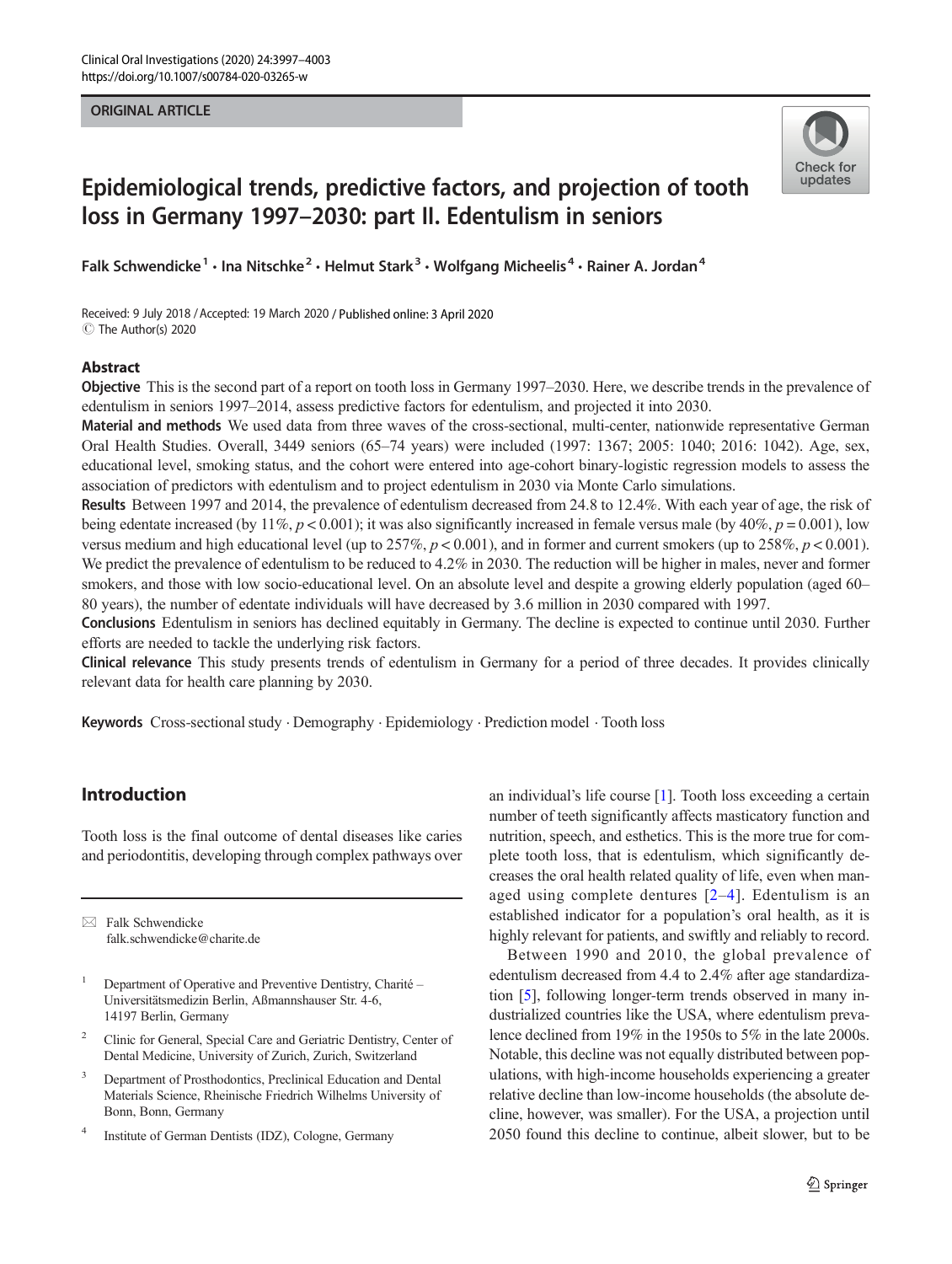partially offset in absolute terms by population growth and aging [\[6](#page-5-0)].

For Germany, the longitudinal trends of edentulism have not been assessed so far. Understanding such trends and evaluating the distribution of edentulism in different populations and regions as well as projecting prevalence into the future are relevant from a public health perspective and for targeted healthcare policy. The present study is the second part of a report on tooth loss in Germany 1997–2030 [\[7\]](#page-5-0). Here, we aimed to describe trends in the prevalence of edentulism in seniors 1997–2014, to assess predictive factors for edentulism, and to project edentulism into 2030.

# Material and methods

This study follows the methodology described in part I of this report [[7\]](#page-5-0). Again, we followed the TRIPOD statement [[8\]](#page-5-0).

## Source of data

The data of this report stemmed from three waves of the German Oral Health Studies (Deutsche Mundgesundheitsstudie, DMS); DMS III from 1997, DMS IV from 2005, and DMS V from 2014 [\[9](#page-5-0)–[11\]](#page-5-0). Details on the DMS, which are cross-sectional, multi-center, and nationwide representative oral health studies, have been described in the first part of this report [\[7](#page-5-0)]. Here, we only report on the age group of 65–74 years old ("younger seniors"), as only here significant percentages of edentulism were reported (in the 12 year-old group, prevalence was 0%, while in the group of those aged 35–45 years, prevalence ranged between 0.8% and 1.0% over the three waves). Overall, 3449 younger seniors were included and examined in this study (DMS III: 1367; DMS IV: 1040; and DMS V: 1042).

## Predictor variables

For this study, our primary outcome was edentulism that is, having no teeth at all. The predictor variables for this outcome were recorded at inclusion of the patient using self-administered validated questionnaires. Note that for this study, we only used those predictors that were concurrently available in sociodemographic projections for 2030. The following variables were used: (1) age in years; (2) sex; (3) educational level as low, middle, or high; (4) smoking status as never, former, and current; and (5) the cohort (coded via study wave as dummy variable; DMS III, IV, and V). Data on the collection of these as well as missing data and the handling of it are described in the first part of this report [\[7](#page-5-0)].

## Statistical analysis and projection

As in the first part of the report, age-cohort regression models [\[12](#page-5-0)] were used for analysis and projection. Here, a binary logistic regression model was used; all predictors were entered jointly (only multivariable models were used). We also tested for a number of interaction terms, without the model having better fit. Exponentiated regression coefficients, that is odds ratios and 95% CI, were used to present the risk of edentulism. Details on validation and the software used can be found in the first part of this report [[7](#page-5-0)].

# Projection 2030

To make projections of edentulism in 2030, we used the yielded regression coefficients from the validated model and applied them to predicted population of 60–80 years old in 2030. This population age range was chosen, as we expected edentulism to occur in relevant numbers from age 60 onwards, and as more recent data indicated a higher prevalence above age 80 years, which we could not account for given that this age group had only been assessed in the last wave of the DMS [\[13](#page-5-0), [14\]](#page-5-0). To do so, predictor data were collected from a number of sources:

- 1. Predicted demographic data were yielded from the national statistical office [\[15](#page-5-0)].
- 2. Sex proportions in this age group were estimated at 54% female and 46% male in 2030 [\[15](#page-5-0)].
- 3. Educational level was assumed to be carried forward from the population aged 35–44 years in 1997 (as we did not assume educational level to change greatly after that age), with 30%, 41%, and 29% of individuals being in the low, medium, and high social group, respectively.
- 4. Smoking status was derived from predictions made by the WHO, with stratification for sex [[16](#page-5-0)]. We assumed 20% (95% CI 17; 23) and 16% (95% CI 13; 19) of male individuals in this age group to be current and former smokers, respectively. The number for females was 15% (95% CI 12; 18) for both current and former smokers, respectively.
- 5. The cohort effect was introduced by extrapolating the dummy variables of each DMS wave.
- 6. Spreadsheet-based Monte Carlo simulations were used to project edentulism as described elsewhere [\[7](#page-5-0)].

Population level estimates were calculated using past and predicted demographic data from the national bureau of statistics [[15\]](#page-5-0), with absolute and relative differences over the 33 years-period 1997–2030 being calculated. The population level estimates were further sub-grouped into different sexes and educational levels as well as according to smoking status.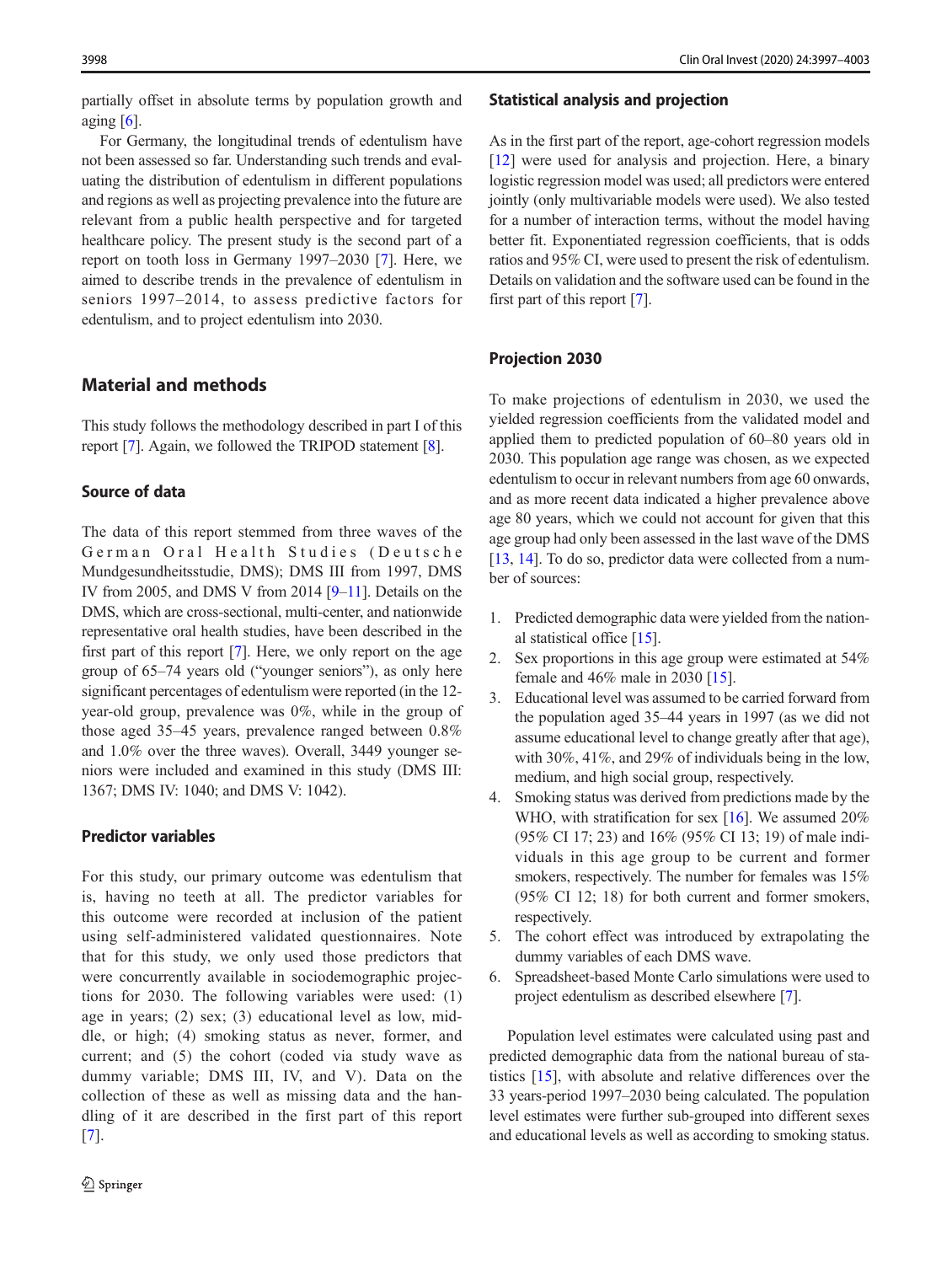## Results

The overall characteristics of the sampled cohorts in 1997, 2005, and 2014 are displayed in Table 1. Both the proportion of individuals with low education and of current smokers decreased with time, while sex proportions remained relatively stable. The prevalence of edentulism decreased significantly from 24.9 to 12.4%. When evaluating edentulism in different dental arches, it became obvious that edentulism was a more frequent phenomenon in the upper than the lower arch regardless of the period of assessment, and that the relative reduction was similar in the upper arch (1997/2005/2014; mean (95% CI): 45.4 (42.8–48.1)/32.1 (29.2–34.9)/18.8 (16.4–21.2)%; mean reduction 1997–2014: − 59%) and the lower arch (29.2 (26.8–31.6)/23.8 (21.2–26.4)/12.3 (10.3–14.3)%; − 58%).

When entering the predictors into the model, all parameters were significantly associated with edentulism prevalence (Table 2). While there were no significant differences in prevalence (when adjusting for all other predictors) in 2005 compared with 1997, the risk of being edentate was significantly decreased (by more than 50%) in 2014 compared with 1997. With each year of age, the risk increased (in mean by  $11\%$ ); it was also significantly increased in female versus male (by 40%), low versus medium and high educational level, and in former and, more so, current smokers (for the latter, it was more than tripled). The model was robust when split-sample coefficients were tested in the other half of the sample (the predicted prevalence in the different waves deviated by < 0.5% when compared with reported prevalence).

Using the coefficients shown in Table 2, the mean predicted prevalence of edentulism in those aged 60–80 years for 2030 was 4.2% (95% CI 2.8; 5.8), which was less than half of that in 2014 (Table [3\)](#page-3-0). When assessing population level estimates, it was obvious that despite a growing population aged 60–80 years in Germany, those without own teeth will

Table 1 Characteristics of included patients in different waves of the German Oral Health Study (DMS). Due to missing data, not all subgroups sum up to total N values

Table 2 Multivariable analysis  $(N = 699)$  edentulous per 3.448 total; log-likelihood: 3068,  $R^2 = 0.13$ )

| Parameter                    | Category | <b>OR</b> | 95% CI        | $p$ value |
|------------------------------|----------|-----------|---------------|-----------|
| Cohort (ref: 1997)           | 2005     | 0.93      | $0.76 - 1.14$ | 0.487     |
|                              | 2014     | 0.42      | $0.33 - 0.54$ | < 0.001   |
| Age                          | Per year | 1.11      | $1.08 - 1.15$ | < 0.001   |
| Gender (ref: male)           | Female   | 1.40      | $1.15 - 1.70$ | 0.001     |
| Educational level (ref: low) | Medium   | 0.39      | $0.29 - 0.52$ | < 0.001   |
|                              | High     | 0.28      | $0.19 - 0.40$ | < 0.001   |
| Smoking (ref: never)         | Former   | 1.48      | $1.18 - 1.86$ | 0.001     |
|                              | Current  | 3.58      | $2.76 - 4.65$ | < 0.001   |
|                              |          |           |               |           |

have decreased by 80% (or, in absolute terms, 3.6 million) compared with 1997, and  $> 65\%$  compared with 2014. The reduction was higher in male than in female, never and former than current smokers, and those with low than medium and high educational level (Table [3\)](#page-3-0).

## **Discussion**

Based on the present study, the prevalence of edentulism in Germany decreased by over 50% between 1997 and 2014, and will decrease once more by > 65% until 2030 compared with 2014. Being edentulous was associated with female sex, being a former or current smoker, and having a lower educational level. The largest impact on edentulism was found for the cohort effect (measured via the wave of the DMS). The reduction in edentulism prevalence was highly equitable, as both the relative and the absolute decrease were higher in groups with lower and medium versus high education. Vice versa, smokers (especially current ones) benefitted significantly less from the decline, as did females compared with males.

|                            |                | DMS III (1997,<br>$N = 1367$ |           | DMS IV (2005,<br>$N = 1040$ |           | DMS V (2014,<br>$N = 1042$ |           |
|----------------------------|----------------|------------------------------|-----------|-----------------------------|-----------|----------------------------|-----------|
| Parameter                  |                | $\boldsymbol{N}$             | $\%$      | N                           | $\%$      | $\boldsymbol{N}$           | $\%$      |
| Age in years (SD), min-max |                | 69(2)                        | $65 - 74$ | 69(3)                       | $65 - 74$ | 69(2)                      | $65 - 74$ |
| <b>Sex</b>                 | Male           | 578                          | 42.2%     | 480                         | 46.2%     | 489                        | 46.9%     |
|                            | Female         | 789                          | 57.8%     | 560                         | 53.8%     | 553                        | 53.1%     |
| Educational level          | Low            | 1031                         | 75.9%     | 660                         | 65.8%     | 642                        | 63.9%     |
|                            | Medium         | 183                          | 13.5%     | 183                         | 18.1%     | 190                        | 18.9%     |
|                            | High           | 145                          | 10.7%     | 163                         | $16.1\%$  | 173                        | 17.2%     |
| Smoking pattern            | Never          | 815                          | $60.1\%$  | 695                         | 61.5%     | 545                        | 52.5%     |
|                            | Former         | 358                          | 26.4%     | 305                         | 29.9%     | 362                        | 34.9%     |
|                            | Current        | 182                          | 13.5%     | 88                          | 8.6%      | 131                        | 12.6%     |
| Edentulous                 | N <sub>0</sub> | 1027                         | 75.1%     | 810                         | 77.9%     | 913                        | 87.6%     |
|                            | Yes            | 340                          | 24.8%     | 230                         | 22.1%     | 129                        | 12.4%     |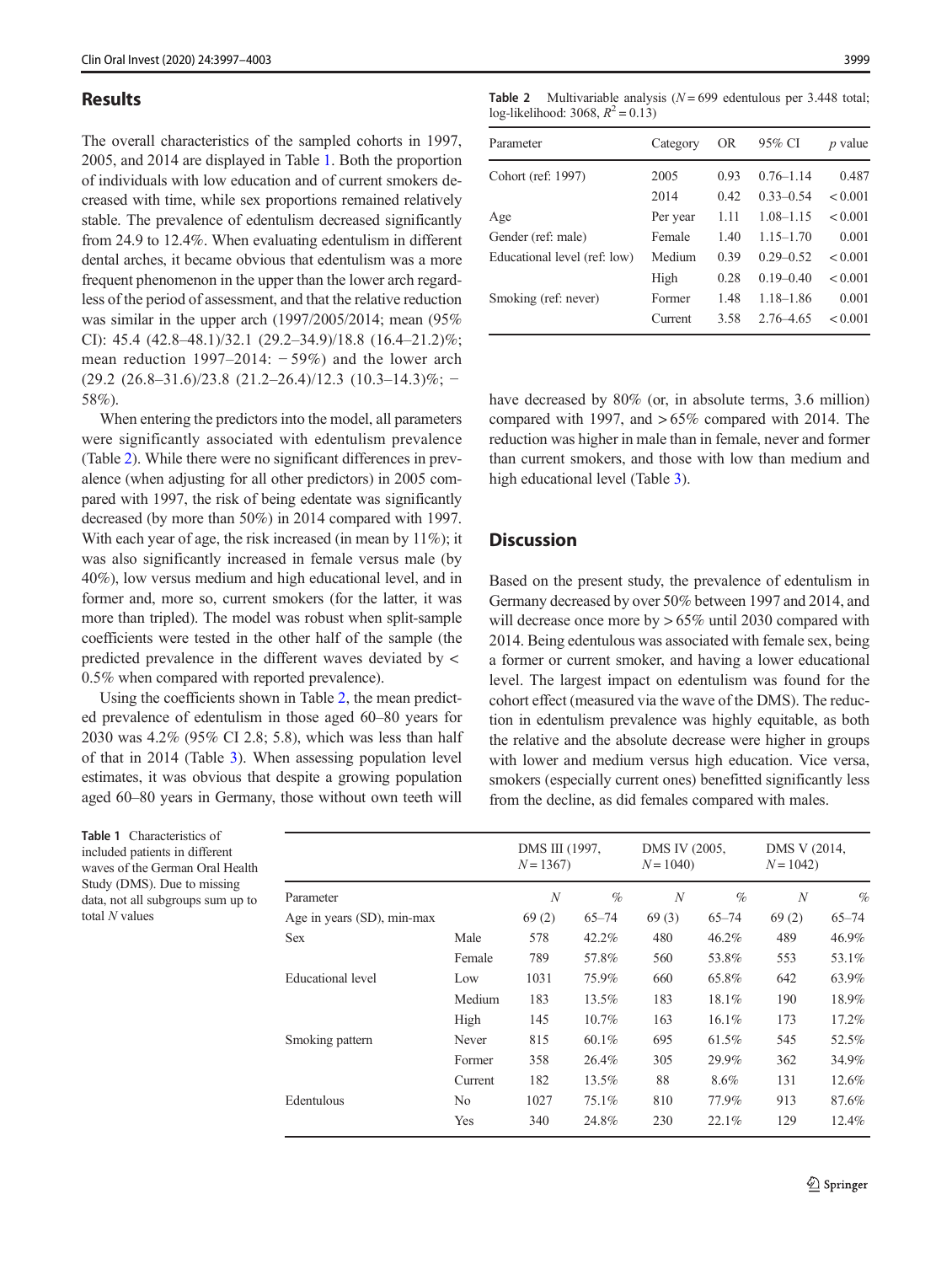<span id="page-3-0"></span>

| $\sim$ | $\sim$ | $\sim$ |
|--------|--------|--------|
|        |        |        |

|                                       |            |                    | changes between 2030 and 1997. Note that only means are reported |                  |                    | <b>Table 3</b> Population level estimates of edentulism in 1997 until 2030, and relative and absolute<br>Total N: total population aged |                  |                    |                     |                  |                    | rounding, values in subgroups do not necessarily add up to total values |                  | $60-80$ years, edent. N: total edentulous population, edent. %: prevalence of edentulism. Due to |                                      |
|---------------------------------------|------------|--------------------|------------------------------------------------------------------|------------------|--------------------|-----------------------------------------------------------------------------------------------------------------------------------------|------------------|--------------------|---------------------|------------------|--------------------|-------------------------------------------------------------------------|------------------|--------------------------------------------------------------------------------------------------|--------------------------------------|
| Parameter                             |            | 1997               |                                                                  |                  | 2005               |                                                                                                                                         |                  | 2014               |                     |                  | 2030               |                                                                         |                  | Prevalence decline                                                                               |                                      |
|                                       |            | (million)<br>Total | (million)<br>Edent.                                              | Edent.<br>$(\%)$ | (million)<br>Total | (million)<br>Edent.                                                                                                                     | Edent.<br>$(\%)$ | (million)<br>Total | (million)<br>Edent. | Edent.<br>$(\%)$ | (million)<br>Total | (million)<br>Edent.                                                     | Edent.<br>$(\%)$ | Absolute<br>(million)                                                                            | Relative<br>$(\%)$                   |
| Total                                 |            | 18.2               |                                                                  | 24.9             | 20.5               | 4.5                                                                                                                                     | 22.1             | 21.8               | 2.7                 | 12.4             | 21.9               | 0.9                                                                     | 4.2              | 3.6                                                                                              | 79.7                                 |
| Sex                                   | Male       | 9.0                | 2.0                                                              | 22.4             | 10.1               | 2.0                                                                                                                                     | 19.6             | 10.6               | 1.3                 | 11.9             | 9.6                | 0.4                                                                     | 3.9              | 1.6                                                                                              |                                      |
|                                       | Female     | 9.2                |                                                                  | 26.7             | 10.4               | 2.6                                                                                                                                     | 24.6             | 11.2               | 1.4                 | 12.8             | $11.3\,$           | 6.5                                                                     | 4.5              | 1.9                                                                                              | 81.4<br>79.3<br>85.9<br>27.1<br>82.6 |
| Educational                           | Low        | 13.7               |                                                                  | 27.7             | 13.5               | 3.7                                                                                                                                     | 27.3             | 10.5               | 1.7                 | 16.4             | 6.6                | 0.5                                                                     | 8.1              | 3.2                                                                                              |                                      |
| $level*$                              | Medium 2.4 |                    | 0.4                                                              | 16.7             | 2.8                | $\degree$                                                                                                                               | 9.9              | 5.8                | 0.4                 | 6.7              | 9.0                | 0.3                                                                     | 3.2              | $\overline{C}$                                                                                   |                                      |
|                                       | High       |                    | $\overline{0}$                                                   | 15.0             | 3.5                | 0.2                                                                                                                                     | 5.6              | 5.6                | 0.2                 | 3.8              | 6.3                | $\overline{0}$ .                                                        | 2.3              | $\overline{0.2}$                                                                                 |                                      |
| Smoking                               | Never      | 10.9               | 2.4                                                              | 22.0             | 12.7               | 2.7                                                                                                                                     | 20.9             | 11.6               | 1.0                 | 8.9              | 14.9               | 0.4                                                                     | 2.8              | 2.0                                                                                              |                                      |
| pattern*                              | Former     | 4.9                |                                                                  | 21.6             | 6.2                | $\Box$                                                                                                                                  | 18.2             | 7.8                | $\frac{1}{3}$       | 16.1             | 5.5                | 0.2                                                                     | 3.8              | $_{0.9}$                                                                                         | 80.4                                 |
|                                       | Current    | 2.4                |                                                                  | 44.8             | $\frac{6}{1}$      | 0.5                                                                                                                                     | 32.6             | 2.6                | 0.7                 | 25.9             | 2.1                | 0.2                                                                     | 9.8              | 0.9                                                                                              | 80.4                                 |
| *Taken from DMS waves except for 2030 |            |                    |                                                                  |                  |                    |                                                                                                                                         |                  |                    |                     |                  |                    |                                                                         |                  |                                                                                                  |                                      |

While our study only looked at a specific age group, the observed relative changes in the prevalence of edentulism and the number of prevalent cases can be compared with those reported from other surveys, some of which evaluated edentulism across the total population. The described decline in edentulism prevalence is in line with findings from a range of countries over the last 20 –40 years; a 84% relative reduction was found in the UK (prevalence decreased from 37 to 6%) [[17](#page-5-0) , [18](#page-5-0)], 57% in Finland (14 –6%) [\[19](#page-5-0)], 61% in Australia (from 21 to 7%) [\[20](#page-5-0)], and 84% in Sweden (from 19 to 3%) [\[21](#page-5-0), [22](#page-6-0)]. We predicted a further decline by  $> 65\%$  in Germany between 2014 and 2030 (equaling 4.1% per year). This is in line with projections for the USA which predict a further decline by 44% between 2020 and 2030 (i.e., 4.4% per year) [[6\]](#page-5-0). Notably, in the USA, the absolute decline was projected to be far lower (only 30% over the period), mainly as population growth will compensate these effects to some degree. This was not the case in our study (the absolute number of edentate individuals was expected to decrease by nearly 70% between 2014 and 2030, from 2.7 to 0.9 million). Of course, recent immigration waves might change these estimates.

While there seems to be general agreement as to the decline (and also its relative magnitude), it is not expected to be equally distributed between populations (as it has not been in the past). We found a number of socio-educational and demographic parameters to be associated with edentulism. Those with lower educational level, smokers, and females showed higher risk of edentulism and are projected to do so in the future. While it needs highlighting that, in contrast to other countries like the USA, those with lower education have benefitted the most from the decline [ [6\]](#page-5-0), their risk of being edentulous will remain nearly 4 times as high compared with those with higher education in 2030 in Germany. There are a number of explanatory pathways for this inequality. Education has been found to impact on income, driving the financial means to keep their teeth healthy (attend privately paid prophylaxis programs and pay for expensive tooth-retaining therapies including, for example, root-canal or prosthetic treatment). Education also shapes behavior and decision-making; it is thus also possible that not only the dental self-care (associated with health literacy), but also the willingness to remove teeth might differ between educational levels.

Moreover, while the relative decline has been similar in the upper versus the lower arch, significant differences in the prevalence of edentulism between both arches emerged, with higher prevalences in the upper arch. This may have a number of reasons. First, both upper molars but also incisors have been found more prone for periodontal disease and associated tooth loss, a major source of tooth loss in Germany, than their lower arch counterparts [\[23](#page-6-0)]. Second, dental treatment decisions may have played a role, with rendering the upper arch edentulous being found less grave given the higher chances of providing satisfactory upper full dentures than doing the same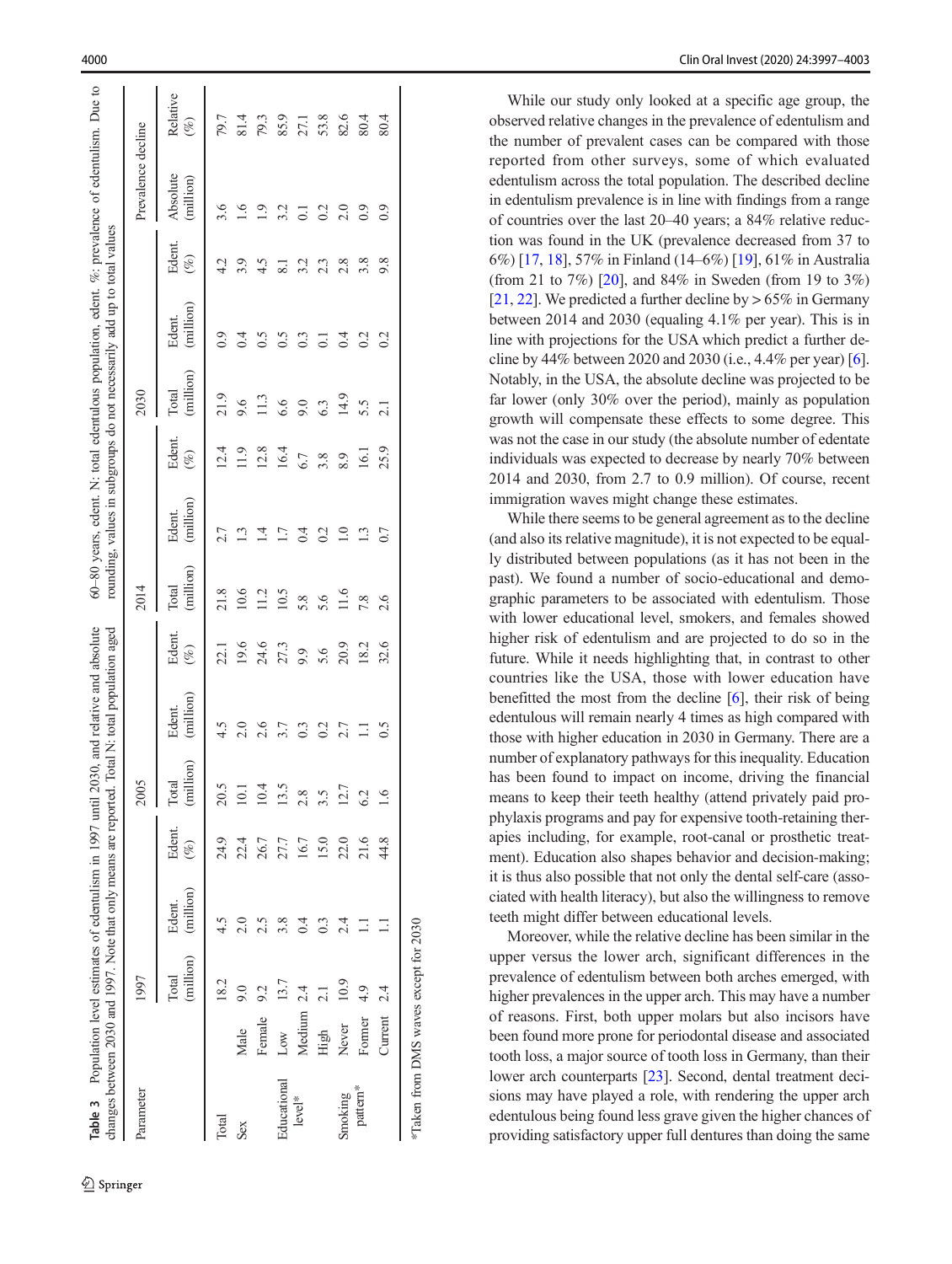so in the lower arch. It remains beyond this study to explore these underlying reasons, while it is relevant to note that the arch-specific edentulism has treatment consequences, too, and will probably continue into the future (something which was beyond this study to assess).

Across the globe, women have been found to be at higher risk for edentulism and tooth loss. It should be noted that this risk has been, globally, decreasing [\[5](#page-5-0), [24\]](#page-6-0). Similarly, smoking has been unambiguously reported to increase the risk of tooth loss and edentulism [\[25](#page-6-0), [26\]](#page-6-0). Similarly, periodontitis is an important intermediate factor in the association between smoking and tooth loss [[27](#page-6-0)]. Reductions in edentulism in seniors in Germany within the last decade, however, were likely to happen after a re-organization of subsidization of dentures in statutory health insurance: new treatments were included in the list of covered treatments like cover dentures; thus, maintaining remaining teeth became attractive instead of indicating complete dentures.

This study has a number of limitations, some of which overlap with those described in the first part of this report [\[7](#page-5-0)]. First, we only assessed edentulism in an older population (65–74 years in our analysis, and 60–80 years in our projection); neither the measured age-group specific nor the predicted prevalence rates can be compared with those yielded for the total population in other studies. We decided to focus on this age group, as edentulism was virtually absent in other (younger) groups in the three DMS waves, which consequently would not have contributed to any statistical modeling but rather decreased the accuracy of our projections. Second, we could not assess edentulism in the very old, as only the last wave of the DMS had sampled those aged 75–100 years. Notably, the prevalence was remarkably higher (32.8%) in older seniors than in the younger senior age group in this wave [\[13,](#page-5-0) [14\]](#page-5-0) and was significantly polarized: Those who received long-term care assistance (which are those who are not fully independent any longer) showed significantly increased risks of edentulism (53.7%). This is worrisome, as this group is projected to grow with time, but will be largely inaccessible for complex dental treatment (at least when in long-term care facilities) [\[28](#page-6-0)–[30\]](#page-6-0). Future studies should attempt to reflect this group in both retrospective analyses and projections into the future. Third, we only evaluated edentulism as the final endpoint of all dental diseases. The preceding steps of sequential tooth loss had been evaluated in the first part of this report [[7\]](#page-5-0). Fourth, our projection is only as good as the predictions it is based on; new developments will also change our estimates to a certain degree. This explicitly also includes demographic dynamics, introduced for example by the increased immigration into Germany in recent years. Given that the few data available on this group indicate a higher loss of teeth and a higher prevalence of edentulism compared with non-refugee individuals (notably with very limited sample sizes in the senior group aged 65–74 years), it could be speculated that this

might to some degree dampen the extrapolated decrease [[31\]](#page-6-0). Note, however, that refugee numbers have significantly decreased since 2015, and any assumptions built on these data will be highly prone to err. Similar, changes in the healthcare regulations, including the coverage and remuneration of tooth retaining and tooth replacing therapies, will impact on the future prevalence of edentulism by influencing both patients' and dentists' decision-making, which also determines the efforts placed into retaining teeth (or not). Last, it should be noted that the predictive value of the performed regression analysis (indicated as  $R^2$ ) was moderate at best, as discussed [\[7](#page-5-0)]. A large part of the variance in edentulism was explained by other non-identified factors. The model is thus only limitedly suitable to predict edentulism on individual level, while it seems suitable for the purpose of population-level predictions (as was done and validated here).

In conclusion and within the limitations of this study, edentulism has substantially declined between 1997 and 2014 in Germany, with those from lower educational level as well as those not smoking benefitting the most in relative terms. This decline is expected to continue until 2030. We projected the observed socio-educational and demographic inequalities of edentulism prevalence to continue until 2030. Given that edentulism has been found to negatively impact on systemic health of the aged, including a higher mortality and physical and mental impairment, our analyses are reassuring with regard to the generally and equitable improvements in the oral health of the German population. Nevertheless, further efforts are needed to tackle the underlying risk factors (mainly smoking), to facilitate tooth retention until high age, and to manage edentulism appropriately.

Acknowledgments The study was coordinated by Kantar Health GmbH, Munich (Germany) after a call for tenders published in the information system for European public procurement on May 31, 2013 (2013- 073518). We hereby acknowledge the contributions of the field and research staff of the "DMS V Surveillance Investigators' Group".

Authors' contributions All authors listed in the paper have contributed sufficiently to fulfill the criteria for authorship according to ICMJE guidelines. All authors read and approved the final manuscript. FS is a coprincipal investigator for the German 2030 dental supply atlas, responsible for statistical analysis and writing the manuscript. IN is a member of the DMS Vexpert advisory board and responsible for the development of the gerodontal clinical examinations and co-writing the manuscript. HS is a member of the DMS V expert advisory board and responsible for the development of the prosthetic dentistry clinical examinations and cowriting the manuscript. WM is a DMS V sociologic counselor and coauthored the manuscript. RAJ is the principal investigator of the DMS V and co-authored the manuscript. DMS V surveillance investigators group. Principal investigators and Steering Committee: Rainer A. Jordan, Wolfgang Micheelis. Steering Committee assistant: Inge Bayer. Field project management: Constanze Bodechtel, Ursula Reis. Project management assistant: Linda Scharf. Operations: Kantar Health GmbH, Munich (Germany) and TNS Infratest, Munich (Germany). Coordinating Centre: Institute of German Dentists (IDZ), Cologne (Germany). Development of questionnaires and manual of operations: Rainer A. Jordan, Katrin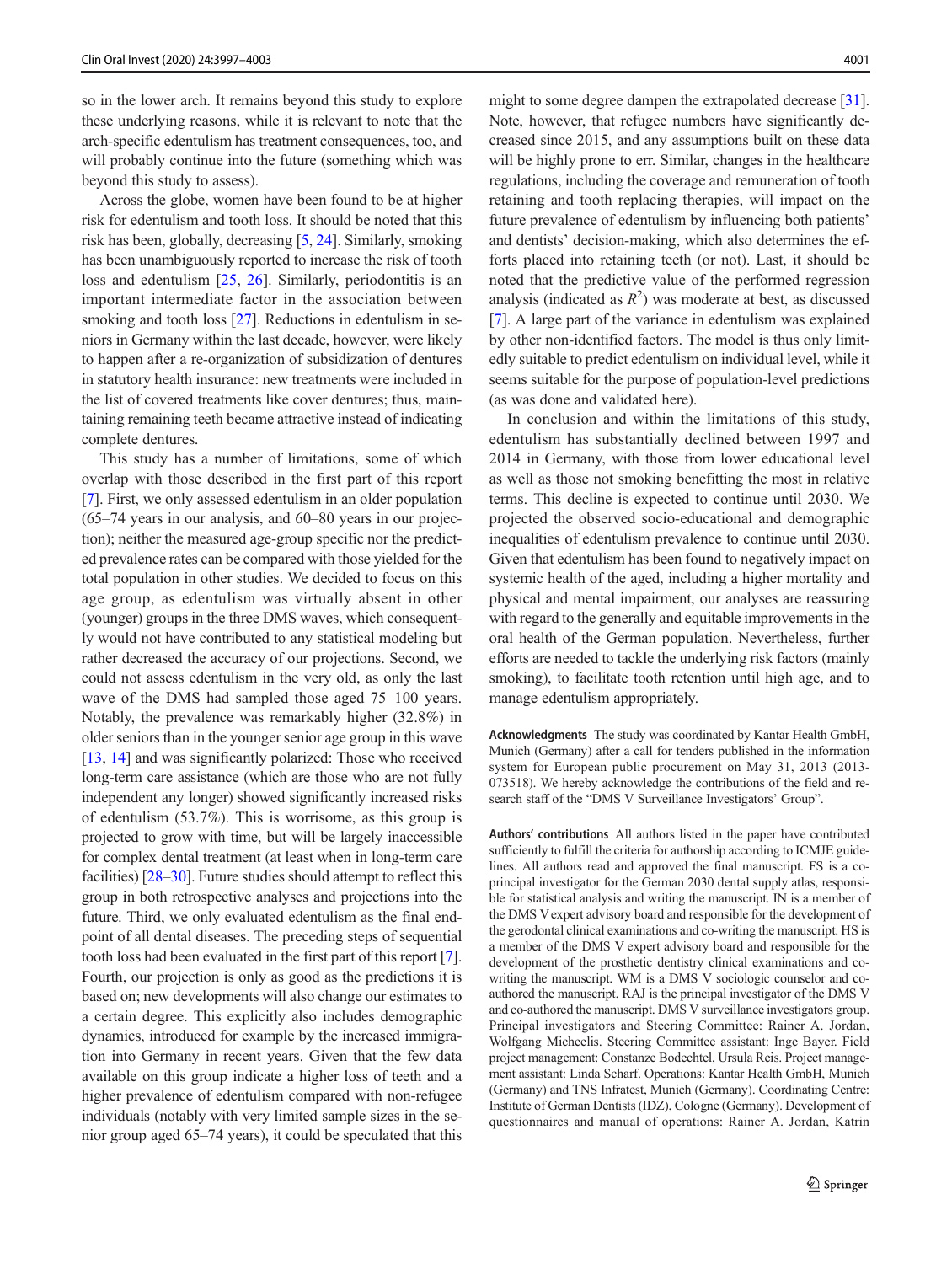<span id="page-5-0"></span>Hertrampf, Thomas Hoffmann, Thomas Kocher, Wolfgang Micheelis, Ina Nitschke, Ulrich Schiffner, Helmut Stark. Data management and statistical team: Sarah Noffz, Birte Holtfreter. Data privacy protection: Thomas Bachmann. Online data entry software (DentaSoft V): Jörg Eschenlohr. Field supervisor: Thomas Rappold, Elisabeth Füßl-Grünig. Field monitor: Elisabeth Füßl-Grünig, Constanze Bodechtel. Field contact persons: Dieter Baumert, Peter Brietsche, Markus Nispel, Joachim Schulze. Field interviewers: Gülay Aykal, Beate Bohnke-Schulz, Regine Dirbach, Martin Engler, Jutta Gesk, Bernd Habersaat, Rita Schleypen. Dental investigators: Kerstin Groß, Nele Kettler, Johannes Löw, Nikola Johanna Sprehe, Detlef Joachim Weimar.

Funding information Open Access funding provided by Projekt DEAL. The German Oral Health Studies are proudly financed by the German dental profession via the German Dental Association (Bundeszahnärztekammer – Arbeitsgemeinschaft der Deutschen Zahnärztekammern – (BZÄK) e. V.) and the National Association of Statutory Health Insurance Dentists (Kassenzahnärztliche Bundesvereinigung (KZBV) KdöR). However, the writing group is solely responsible for the contents of this paper.

#### Compliance with ethical standards

Conflict of interest The authors declare that they have no conflict of interest.

Ethical approval All procedures performed in DMS studies involving human participants were in accordance with the ethical standards of the institutional research committee and with the 1964 Helsinki declaration and its later amendments or comparable ethical standards.

Informed consent Informed consent was obtained from all individual participants included in the study.

Open Access This article is licensed under a Creative Commons Attribution 4.0 International License, which permits use, sharing, adaptation, distribution and reproduction in any medium or format, as long as you give appropriate credit to the original author(s) and the source, provide a link to the Creative Commons licence, and indicate if changes were made. The images or other third party material in this article are included in the article's Creative Commons licence, unless indicated otherwise in a credit line to the material. If material is not included in the article's Creative Commons licence and your intended use is not permitted by statutory regulation or exceeds the permitted use, you will need to obtain permission directly from the copyright holder. To view a copy of this licence, visit <http://creativecommons.org/licenses/by/4.0/>.

#### References

- 1. Pearce MS, Thomson WM, Walls AWG, Steele JG (2009) Lifecourse socio-economic mobility and oral health in middle age. J Dent Res 88(10):938–941
- 2. Albaker AM (2013) The oral health-related quality of life in edentulous patients treated with conventional complete dentures. Gerodontology 30(1):61–66. [https://doi.org/10.1111/j.1741-2358.](https://doi.org/10.1111/j.1741-2358.2012.00645.x) [2012.00645.x](https://doi.org/10.1111/j.1741-2358.2012.00645.x)
- 3. Heydecke G, Tedesco LA, Kowalski C, Inglehart MR (2004) Complete dentures and oral health-related quality of life–do coping styles matter? Community Dent Oral Epidemiol 32(4):297–306. <https://doi.org/10.1111/j.1600-0528.2004.00169.x>
- 4. Shimazaki Y, Soh I, Saito T, Yamashita Y, Koga T, Miyazaki H, Takehara T (2001) Influence of dentition status on physical disability, mental impairment, and mortality in institutionalized elderly people. J Dent Res 80(1):340–345. [https://doi.org/10.1177/](https://doi.org/10.1177/00220345010800010801) [00220345010800010801](https://doi.org/10.1177/00220345010800010801)
- 5. Kassebaum NJ, Bernabe E, Dahiya M, Bhandari B, Murray CJ, Marcenes W (2014) Global burden of severe tooth loss: a systematic review and meta-analysis. J Dent Res 93(7 Suppl):20s–28s. <https://doi.org/10.1177/0022034514537828>
- 6. Slade GD, Akinkugbe AA, Sanders AE (2014) Projections of U.S. edentulism prevalence following 5 decades of decline. J Dent Res 93(10):959–965. <https://doi.org/10.1177/0022034514546165>
- 7. Jordan RA, Stark H, Nitschke I, Micheelis W, Schwendicke F (2018) Tooth loss in Germany 1997–2030: epidemiological trends, predictive factors, and projection. Clinical Oral Investigations in review
- 8. Moons KG, Altman DG, Reitsma JB, Ioannidis JP, Macaskill P, Steyerberg EW, Vickers AJ, Ransohoff DF, Collins GS (2015) Transparent reporting of a multivariable prediction model for individual prognosis or diagnosis (TRIPOD): explanation and elaboration. Ann Intern Med 162(1):W1–W73. [https://doi.org/10.7326/](https://doi.org/10.7326/m14-0698) [m14-0698](https://doi.org/10.7326/m14-0698)
- 9. Jordan RA, Bodechtel C, Hertrampf K, Hoffmann T, Kocher T, Nitschke I, Schiffner U, Stark H, Zimmer S, Micheelis W (2014) The fifth German oral health study (Funfte Deutsche Mundgesundheitsstudie, DMS V)-rationale, design, and methods. BMC Oral Health 14:161. [https://doi.org/10.1186/1472-6831-14-](https://doi.org/10.1186/1472-6831-14-161) [161](https://doi.org/10.1186/1472-6831-14-161)
- 10. Micheelis W, Reich E (1999) Dritte Deutsche Mundgesundheitsstudie accessed 7.8.2014
- 11. Micheelis W, Schiffner U (2006) Vierte Deutsche Mundgesundheits-Studie (DMS IV). IDZ Materialreihe, vol 31. Deutscher Ärzteverlag, Köln
- 12. Clayton D, Schifflers E (1987) Models for temporal variation in cancer rates. II: age-period-cohort models. Stat Med 6(4):469–481
- 13. Nitschke I, Stark H (2016) Krankheits- und Versorgungsprävalenzen bei Jüngeren Senioren (65- bis 74- Jährige): Zahnverlust und prothetische Versorgung. In: Jordan R, Micheelis W (eds) Fünfte Deutsche Mundgesundheitsstudie (DMS V). Deutscher Zahnärzte Verlag DÄV, Köln, pp 416–451
- 14. Nitschke I, Micheelis W (2016) Krankheits- und Versorgungsprävalenzen bei Älteren Senioren mit Pflegebedarf. In: Jordan R, Micheelis W (eds) Fünfte Deutsche Mundgesundheitsstudie (DMS V). Deutscher Zahnärzte Verlag DÄV, Köln, pp 557–578
- 15. Statistisches Bundesamt (2012) Online-Datenbank: Fortschreibung des Bevölkerungsstandes (Stand: 31.05.2012)
- 16. WHO (2015) WHO global report on trends in prevalence of tobacco smoking 2015. [http://apps.who.int/iris/bitstream/10665/156262/](http://apps.who.int/iris/bitstream/10665/156262/1/9789241564922_eng.pdf) [1/9789241564922\\_eng.pdf](http://apps.who.int/iris/bitstream/10665/156262/1/9789241564922_eng.pdf)
- 17. Steele JG, Treasure E, Pitts NB, Morris J, Bradnock G (2000) Total tooth loss in the United Kingdom in 1998 and implications for the future. Br Dent J 189(11):598–603
- 18. Steele JG, Treasure ET, O'Sullivan I, Morris J, Murray JJ (2012) Adult dental health survey 2009: transformations in British oral health 1968-2009. Br Dent J 213(10):523–527. [https://doi.org/10.](http://creativecommons.org/licenses/by/4.0/) [1038/sj.bdj.2012.1067](http://creativecommons.org/licenses/by/4.0/)
- 19. Suominen-Taipale AL, Alanen P, Helenius H, Nordblad A, Uutela A (1999) Edentulism among Finnish adults of working age, 1978- 1997. Community Dent Oral Epidemiol 27(5):353–365
- 20. Sanders AE, Slade GD, Carter KD, Stewart JF (2004) Trends in prevalence of complete tooth loss among Australians, 1979–2002. Aust N Z J Public Health 28(6):549–554
- 21. Osterberg T, Carlsson GE, Sundh V (2000) Trends and prognoses of dental status in the Swedish population: analysis based on